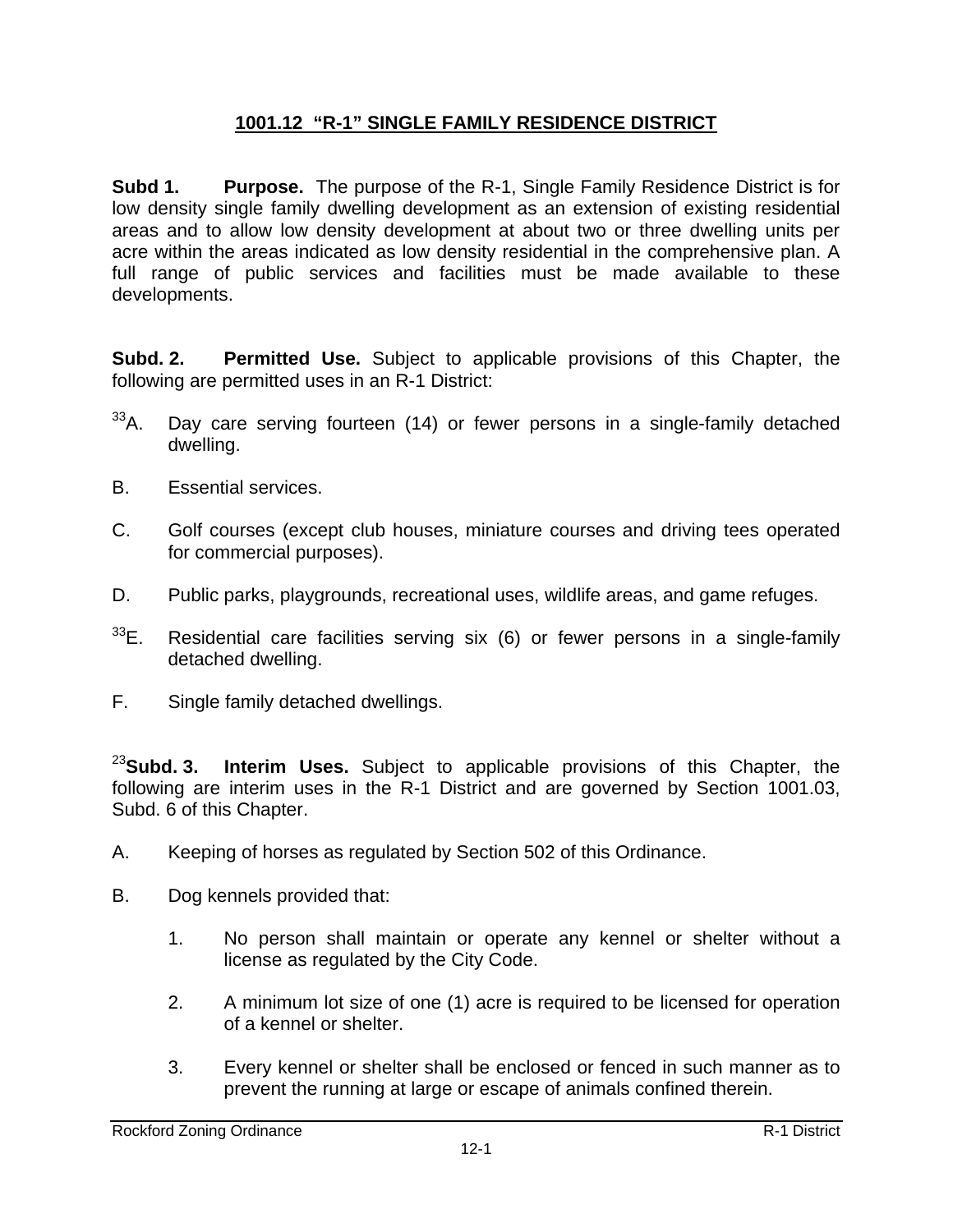- 4. Both dog kennels and cat shelters shall be open for inspection by the City authorities at any time.
- 5. It shall be unlawful for any person to own or keep three (3) or more dogs and/or cats over six (6) months of age on his/her premises in the City without obtaining a kennel license pursuant to this Section and the City Code.
- C. Home occupations provided that the following general provisions are met:
	- 1. No home occupation shall produce light, glare, noise, fumes, odor, or vibration that will in any way have an objectionable effect upon adjacent or nearby property.
	- 2. No equipment shall be used in the home occupation which will create electrical interference to surrounding properties. No equipment shall be use which creates visual or audible interference in any radio or television receivers off the premises or causes fluctuations in the voltage off the premises.
	- 3. Any home occupation shall be clearly incidental and secondary to the residential use of the premises, not more than ten (10) percent of the floor area of the dwelling unit shall be permanently set aside to be used in the conduct of the home occupation. It shall not change the residential character thereof, and shall result in no incompatibility or disturbance to the surrounding residential uses.
	- 4. No home occupation shall require internal or external alterations or involve construction features not customarily found in dwellings except where required to comply with local and state fire and police recommendations.
	- 5. There shall be no exterior storage of equipment or materials used in the home occupation, except personal vehicles used in the home occupation which comply with applicable provisions of this Chapter may be parked on the site.
	- 6. The home occupation shall meet all applicable fire and building codes.
	- 7. There shall be no exterior display or exterior signs or interior display or interior signs which are visible from outside the dwelling with the exception of directional and identification/business signs to the extent authorized by the provisions of Section 1001.08 of this Chapter.
	- 8. All home occupations shall comply with the provisions of the City Code.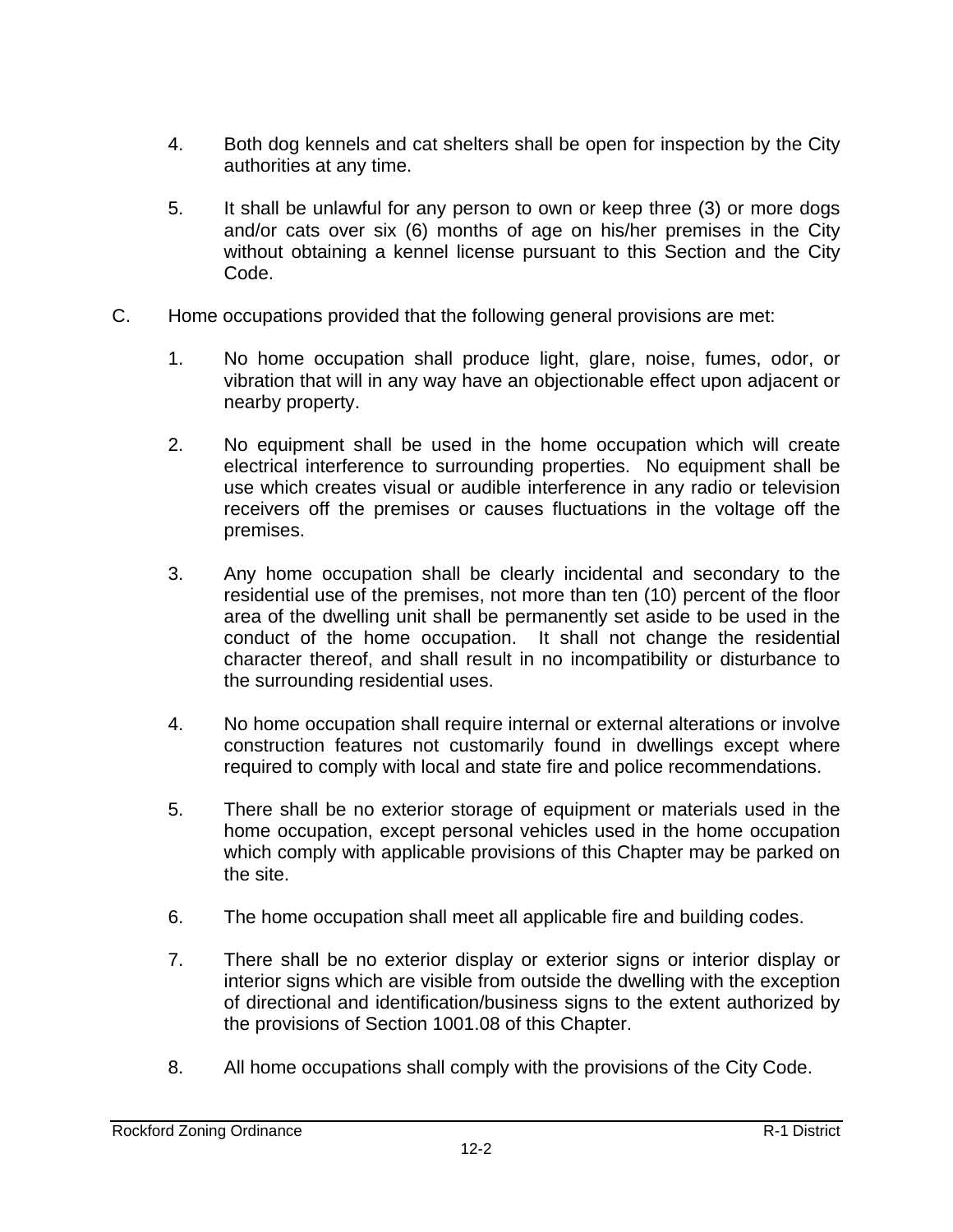- 9. No home occupations hall be conducted between the hours of 10:00 PM and 7:00 AM unless approved by the City Council and said occupation is contained entirely within the principal building and will not require any onstreet parking facilities.
- 10. Home occupations shall not create a parking demand in excess of that which can be accommodated in an existing driveway, where no vehicle is parked closer than fifteen (15) feet from the curb line or edge of paved surface.
- 11. No person other than those who customarily reside on the premises shall be employed as part of the home occupation.
- 12. All permitted home occupations shall be conducted entirely within the principal building and may not be conducted in an accessory building.
- 13. Permitted home occupations include and are limited to: art studio, dressmaking, secretarial services, family day care, foster care, offices, teaching with musical, dancing and other instructions which consist of no more than one pupil at a time, and similar uses.
- 14. The home occupation shall not involve any of the following: repair service or manufacturing which requires equipment other than found in a home; teaching which customarily consists of more than one (1) pupil at a time; over-the-counter sale of merchandise produced off the premises.
- D. Farms, farmsteads and farming.

**Subd. 4. Accessory Uses.** Subject to applicable provisions of this Chapter, the following are permitted accessory uses in the R-1 District:

- A. Private garages and off-street parking.
- B. Fences as herein regulated.
- C. Living quarters within the principal structure of persons employed on the premises.
- D. Keeping of not more than 2 boarders or roomers by a resident family.
- E. Signs as herein regulated.
- $33$ F. Day care center and nursery school when operated in churches or public or private schools.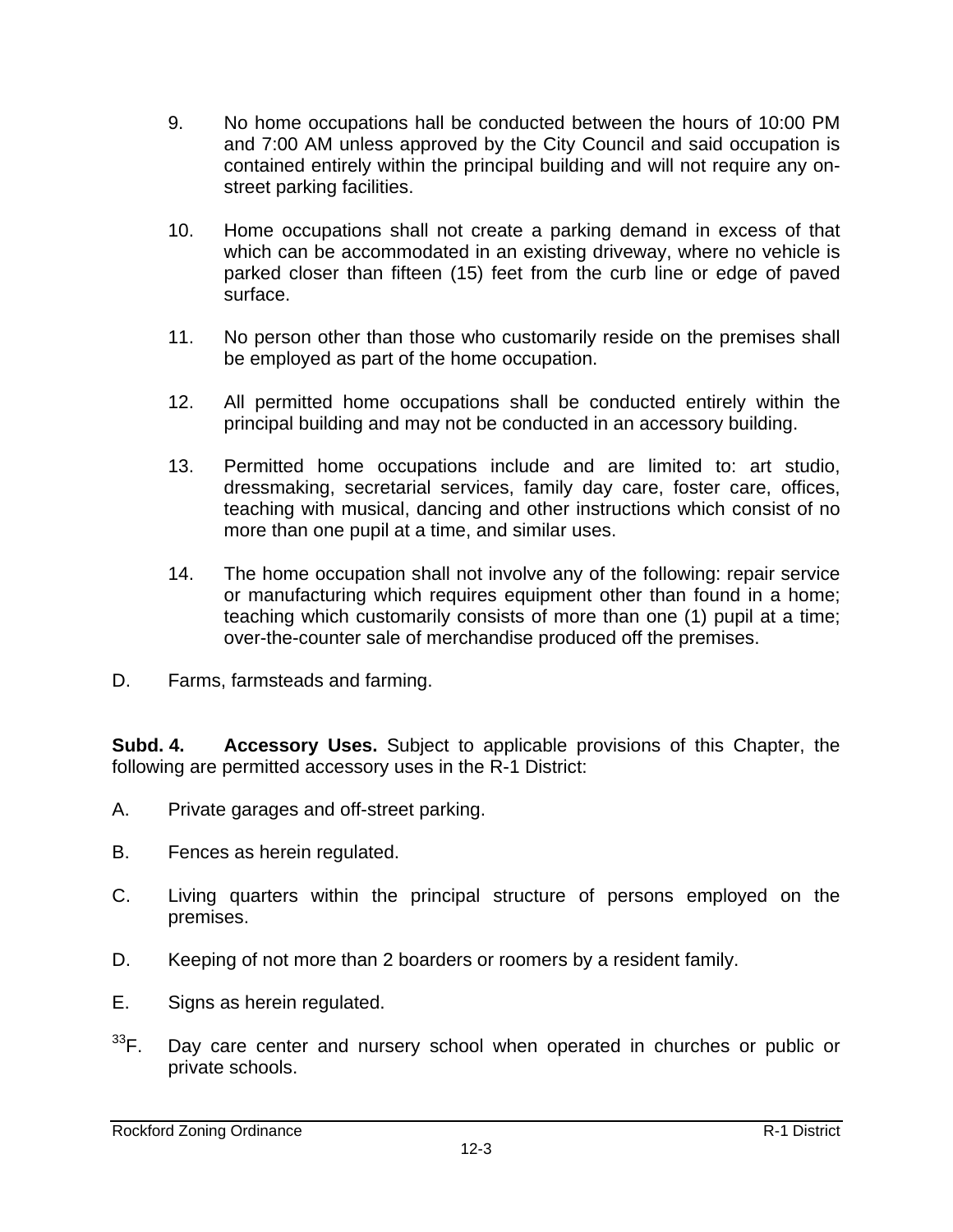<sup>23</sup>**Subd. 5. Conditional Uses.** Subject to applicable provisions of this Chapter, the following are conditional uses in an R-1 District. (Requires a conditional use permit based upon procedures set forth in and regulated by Section 1001.03, Subd. 5 of this Chapter.)

- A. Accessory temporary apartments provided that:
	- 1. All provision within Section 1001.09 Subd. 17 are considered and determined to be satisfied.
	- 2. The provisions of Section 1001.03 of this Chapter are considered and determined to be satisfied.
- B. Municipal, administrative or service buildings or uses including public and semipublic institutions, libraries, museums, post offices, etc., except industrial type uses provided that:
	- 1. When abutting a residential use in a residential use district, the property is screened and landscaped in compliance with Section 1001.09 of this Chapter.
	- 2. The provisions of Section 1001.03 of this Chapter are considered and determined to be satisfied.
- C. Private recreation including golf club house, country club, swimming or tennis club provided that:
	- 1. The principal use, function or activity is open, outdoor in character.
	- 2. Not more than five (5) percent of the land area of the site shall be covered by buildings or structures.
	- 3. When abutting a residential use or a residential use district, the property is screened and landscaped for the protection of the abutting use, according to the provisions of Section 1001.09 of this Chapter.
	- 4. The land area of the property containing such use or activity meets the minimum established for the district.
	- 5. The use will not negatively impact the natural setting intended for this district or neighboring residential uses.
	- 6. The traffic generated by the use can be adequately accommodated (volume and weight) upon City streets serving the use.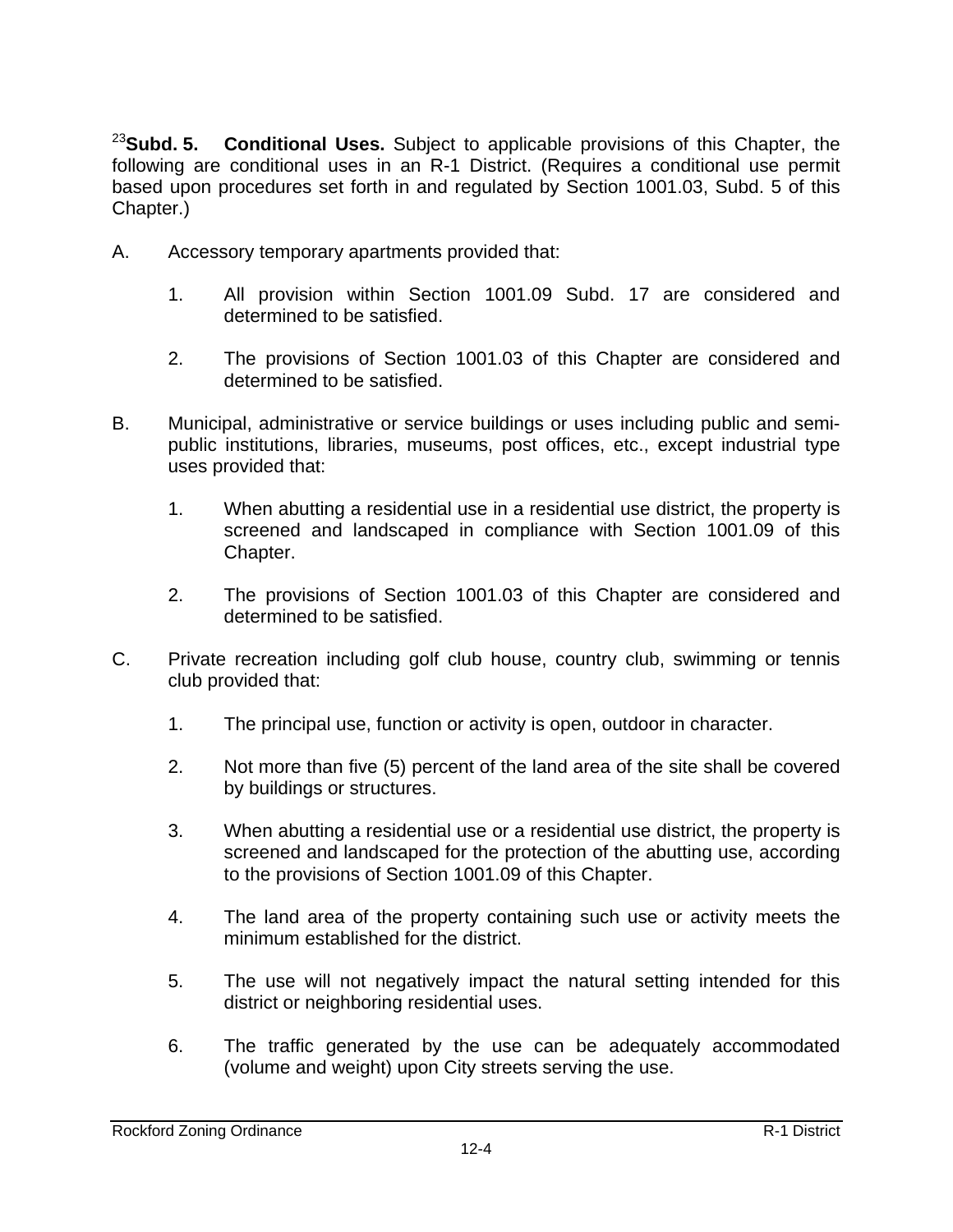- 7. An adequate septic system and well can be established on the site.
- D. (Reserved)

(Amended by Ordinance 01-04, passed June 26, 2001.)

- E. Public or semi-public recreational buildings and neighborhood or community centers; public and private educational institutions limited to elementary, junior high and senior high schools; and religious institutions such as churches, chapels, temples and synagogues provided that:
	- 1. Side yards shall be double that required for the district.
	- 2. Adequate screening from abutting residential uses and landscaping is provided in compliance with Section 1001.09 of this Chapter.
	- 3. Adequate off-street parking and access is provided on the site in compliance with section 1001.05 of this Chapter and that such parking is adequately screened and landscaped from surrounding and abutting residential uses in compliance with Section 1001.09 of this Chapter.
	- 4. Adequate off-street loading and service entrances are provided and regulated where applicable by Section 1001.05 of this Chapter.
	- 5. The provisions of Section 1001.03 of this Chapter are considered and determined to be satisfied.

**Subd. 6. Lot Area and Setback Requirements.** The following minimum requirements shall be observed in an "R-1" District, subject to additional requirements, exceptions and modifications set forth in this Chapter.

- A. Lot Area Requirements.
	- 1. Lot Area.
		- a. Single Family: Not less than 14,500 square feet.
		- b. Other Uses: Not less than three (3) acres.
	- 2. Lot Width:
	- $24$  a. Single Family: Not less than ninety (90) feet for interior lots and not less than one hundred ten (110) feet for corner lots.
		- b. Other Uses: Not less than two hundred (200) feet.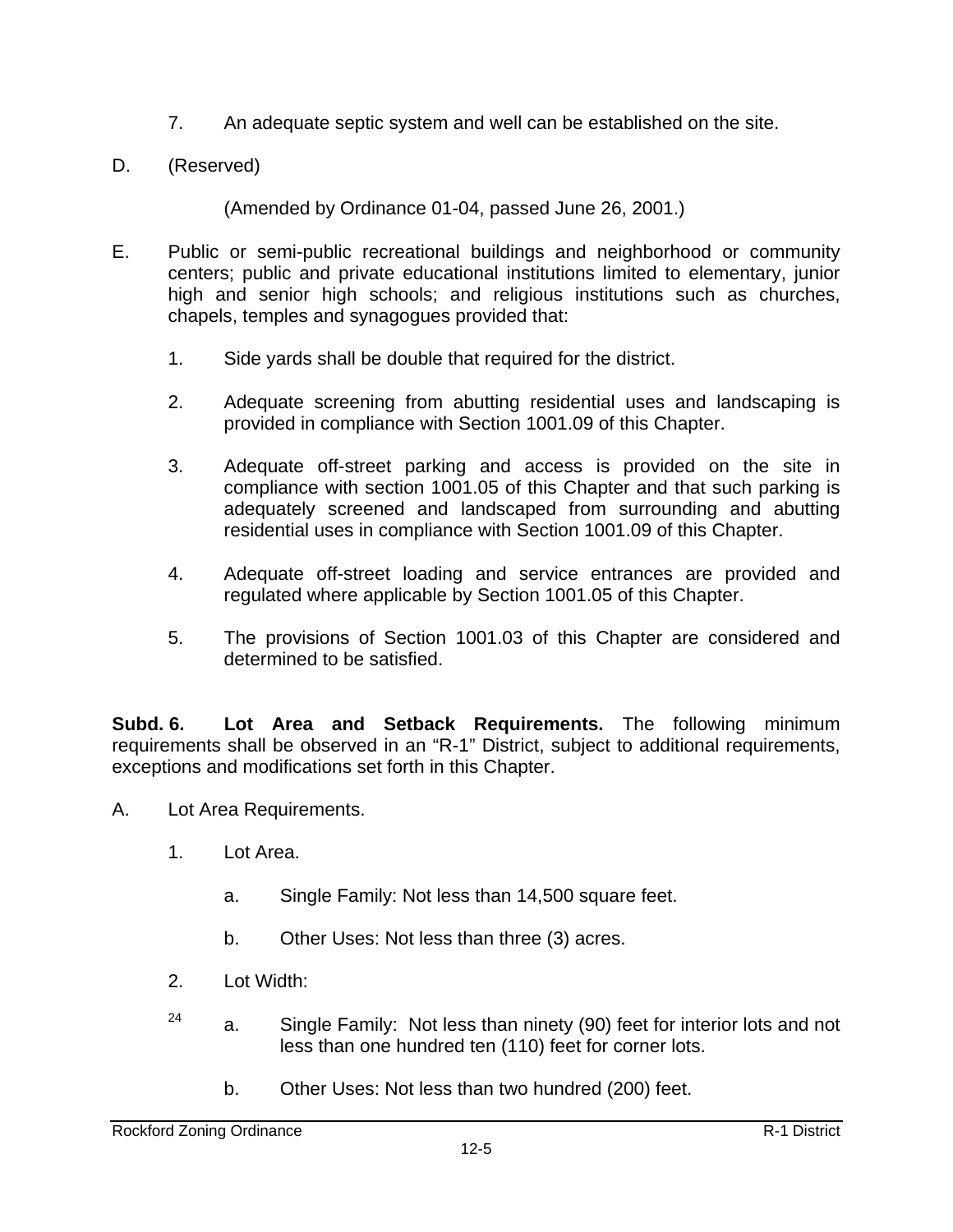- 3. Lot depth:
	- a. Single Family: Not less than one hundred twenty (120) feet.
	- b. Other Uses: Not less than two hundred (200) feet.
- B. Principal Structure Setback Requirements:
	- 1. Front Yard:
		- a. Dwellings abutting an Arterial Street: Not less than fifty (50) feet.
	- $24$  b. One or Two Family: Not less than thirty (30) feet for the principal building, except that the door of an attached garage facing a public right-of-way shall be set back not less than thirty-five (35) feet.
		- c. Other Uses: Not less than fifty (50) feet.
	- 2. Side Yard:
		- a. One or Two Family: Not less than fifteen (15) feet.
		- b. Other Uses abutting residences: Not less than fifty (50) feet.
		- c. Other Uses: Not less than thirty (30) feet.
		- d. Detached accessory uses: Not less than eight (8) feet.
		- e. Attached accessory uses: Not less than ten (10) feet.
	- 3. Rear Yard:
		- a. One or Two Family: Not less than twenty-five (25) feet.
		- b. Other Uses abutting residences: Not less than fifty (50) feet.
		- c. Other Uses: Not less than forty (40) feet.
		- d. Detached accessory uses: Not less than eight (8) feet.
		- e. Abutting an Arterial Street: Not less than fifty (50) feet.